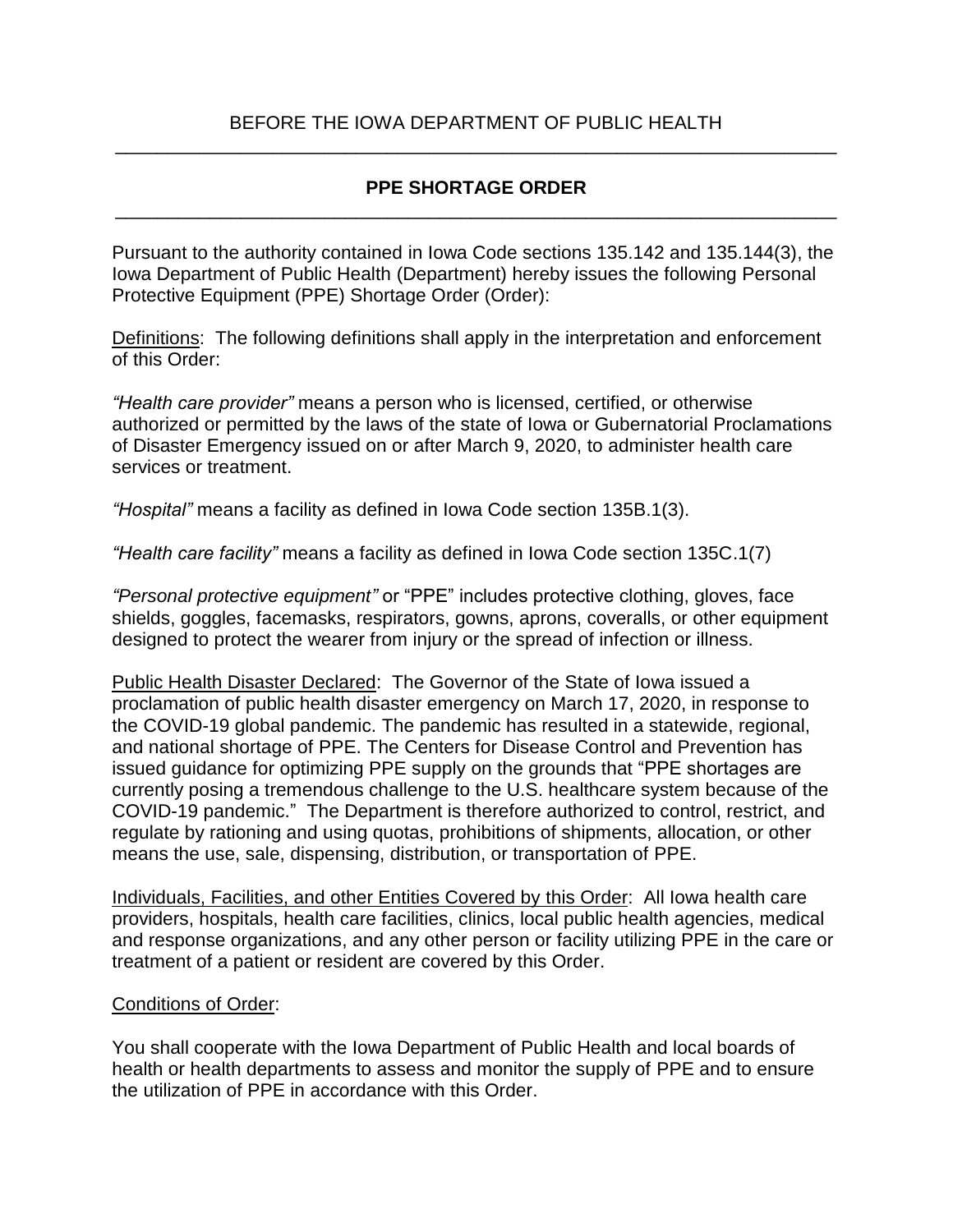You shall immediately inform all staff of the conditions of this Order and you shall prominently post this Order in locations where PPE is utilized.

# **Due to the current shortage of PPE in the State of Iowa, you are hereby ordered to immediately comply with the following directives:**

1. **Decrease Demand**. You shall immediately decrease demand for PPE by taking each of the following steps:

a. Maximize use of engineering controls, such as barriers and maintained ventilation systems, and administrative controls, such as altering work practices to minimize patient contacts.

b. Comply with the ban on nonessential medical and dental services issued in the Proclamation of Disaster Emergency on March 26, 2020, and all subsequent extensions.

c. Cancel all other elective and non-urgent procedures and appointments which utilize PPE.

d. Reserve PPE for health care providers and replace PPE normally used for source control with other barrier precautions.

e. Maximize the use of telemedicine.

2. **Implement Contingency Capacity Strategies**. If, following completion of all steps in paragraph 1, the demand for PPE at your facility continues to exceed the supply, you shall comply with the following directives:

# Facemasks:

Implement extended use of facemasks. Extended use of facemasks is the practice of wearing the same facemask for repeated close contact encounters with several different patients, without removing the facemask between patient encounters.

- The facemask should be removed and discarded if soiled, damaged, or hard to breathe through.
- Health care providers must take care not to touch their facemask. If they touch or adjust their facemask they must immediately perform hand hygiene.
- Health care providers should leave the patient care area if they need to remove the facemask.

Restrict facemasks to use by health care providers, rather than patients for source control.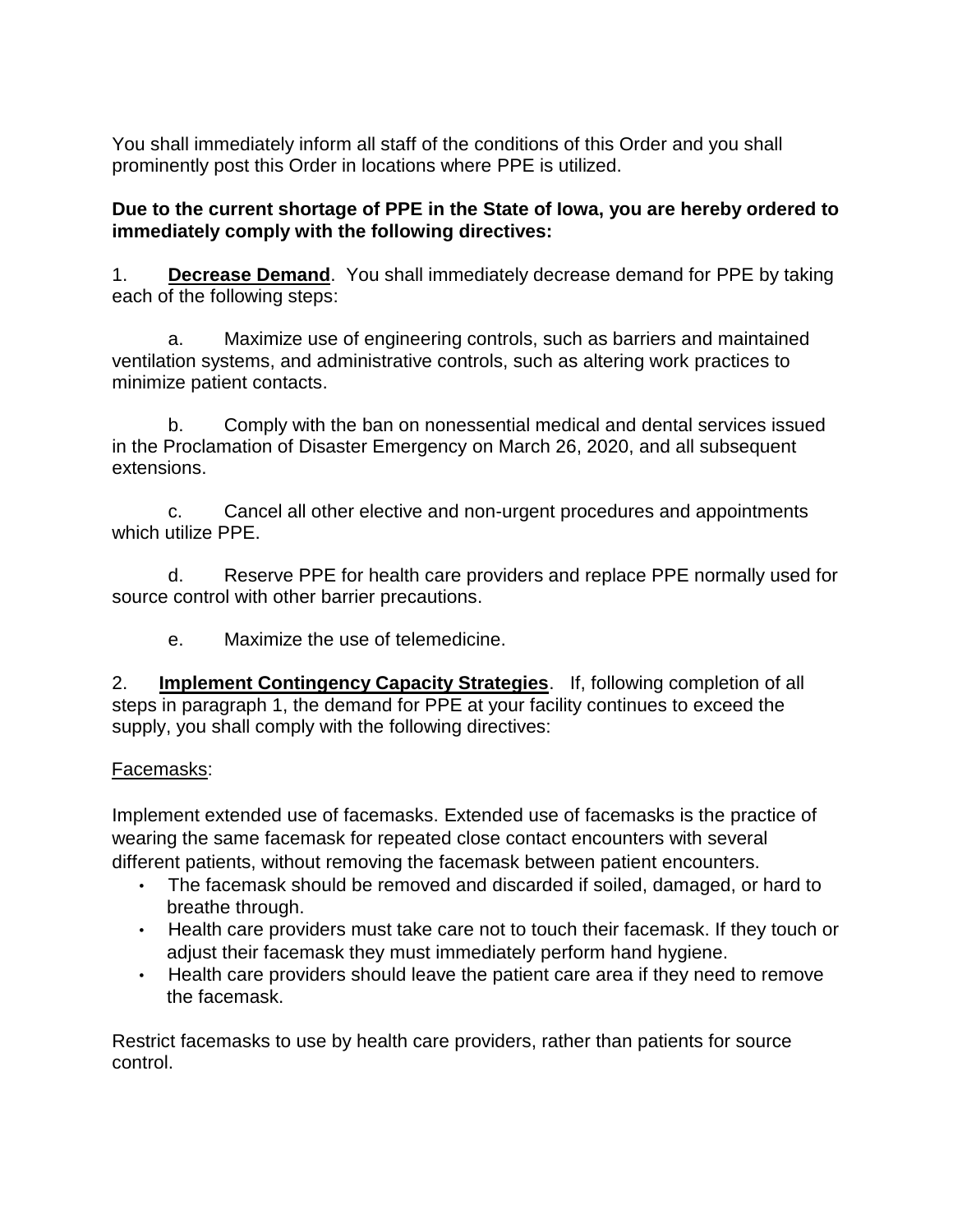## Gowns:

Shift gown use towards washable cloth isolation gowns.

Consider the use of coveralls.

Use expired gowns beyond the manufacturer-designated shelf life for training.

Use gown or coveralls conforming to international standards.

## Eye protection:

Shift eye protection supplies from disposable to re-useable devices, including goggles and reusable face shields.

Implement extended use of eye protection. Extended use of eye protection is the practice of wearing the same eye protection for repeated close contact encounters with several different patients, without removing eye protection between patient encounters.

Extended use of eye protection can be applied to disposable and reusable devices.

- Eye protection should be removed and reprocessed if it becomes visibly soiled or difficult to see through.
- Eye protection should be discarded if damaged.
- HCP must take care not to touch their eye protection. If they touch or adjust their eye protection they must immediately perform hand hygiene.
- HCP should leave the patient care area if they need to remove the eye protection.

## N<sub>95</sub> Respirators:

Decrease length of stay for medically stable patients with COVID-19.

Temporarily suspend annual fit testing.

Use N95 respirators beyond the manufacturer-designated shelf life for training and fit testing.

Extend use of N95 respirators. Extended use refers to the practice of wearing the same N95 respirator for repeated close contact encounters with several different patients, without removing the respirator between patient encounters.

3. **Implement Crisis Capacity Strategies**. If, following completion of all steps in paragraphs 1 and 2, the demand for PPE at your facility continues to exceed the supply, you shall comply with the following directives: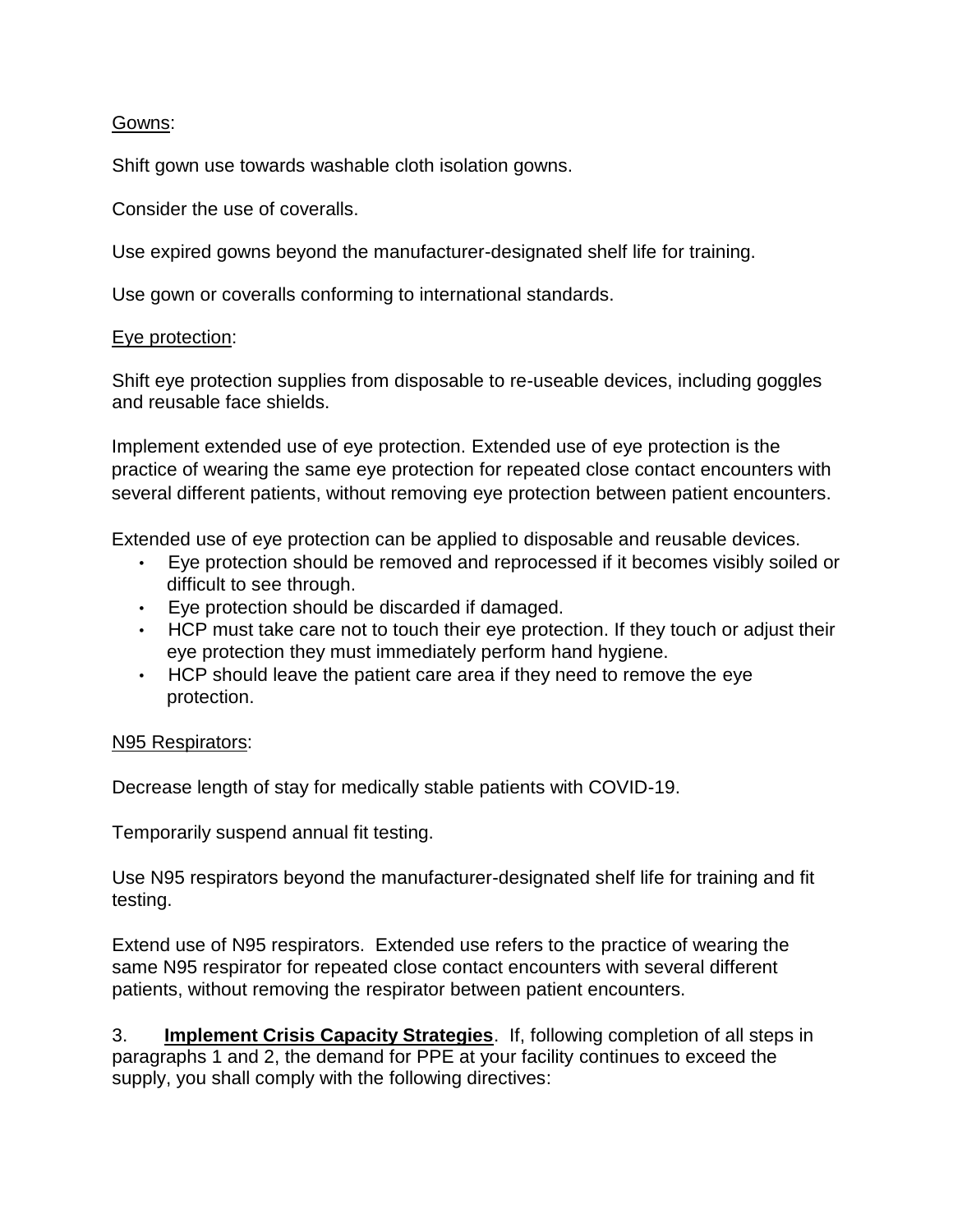## Facemasks:

Use facemasks beyond the manufacturer-designated shelf life during patient care activities.

Implement limited re-use of facemasks. Limited re-use of facemasks is the practice of using the same facemask by one health care provider for multiple encounters with different patients by removing it after each encounter. As it is unknown what the potential contribution of contact transmission is for COVID-19, care should be taken to ensure that health care providers do not touch outer surfaces of the mask during care, and that mask removal and replacement be done in a careful and deliberate manner.

- The facemask should be removed and discarded if soiled, damaged, or hard to breathe through.
- Not all facemasks can be re-used.
	- $\circ$  Facemasks that fasten to the provider via ties may not be able to be undone without tearing and should be considered only for extended use, rather than re-use.
	- $\circ$  Facemasks with elastic ear hooks may be more suitable for re-use.
	- $\circ$  The health care provider should leave the patient care area if they need to remove the facemask. Facemasks should be carefully folded so that the outer surface is held inward and against itself to reduce contact with the outer surface during storage. The folded mask can be stored between uses in a clean sealable paper bag or breathable container.

Prioritize facemasks for selected activities such as the provision of essential surgeries and procedures; during care activities where splashes and sprays are anticipated; during activities where prolonged face-to-face or close contact with a potentially infectious patient is unavoidable; and for performing aerosol generating procedures, if respirators are no longer available.

If no commercially manufactured facemask is available and no other facemasks are available, consider if alternative approaches such as homemade facemasks used in combination with a face shield that covers the entire front (extending to the chin or below) and sides of the face will reduce the risk of health care provider exposure and are safe for patient care. These homemade cloth face masks are not considered PPE since their ability to protect against COVID-19 has not yet been studied.

## Gowns:

Extended use of isolation gowns, including the use of isolation gowns (disposable or cloth) such that the same gown is worn by the same health care provider when interacting with more than one patient known to be infected with the same infectious disease when these patients are housed in the same location. If the gown becomes visibly soiled, it must be removed and discarded.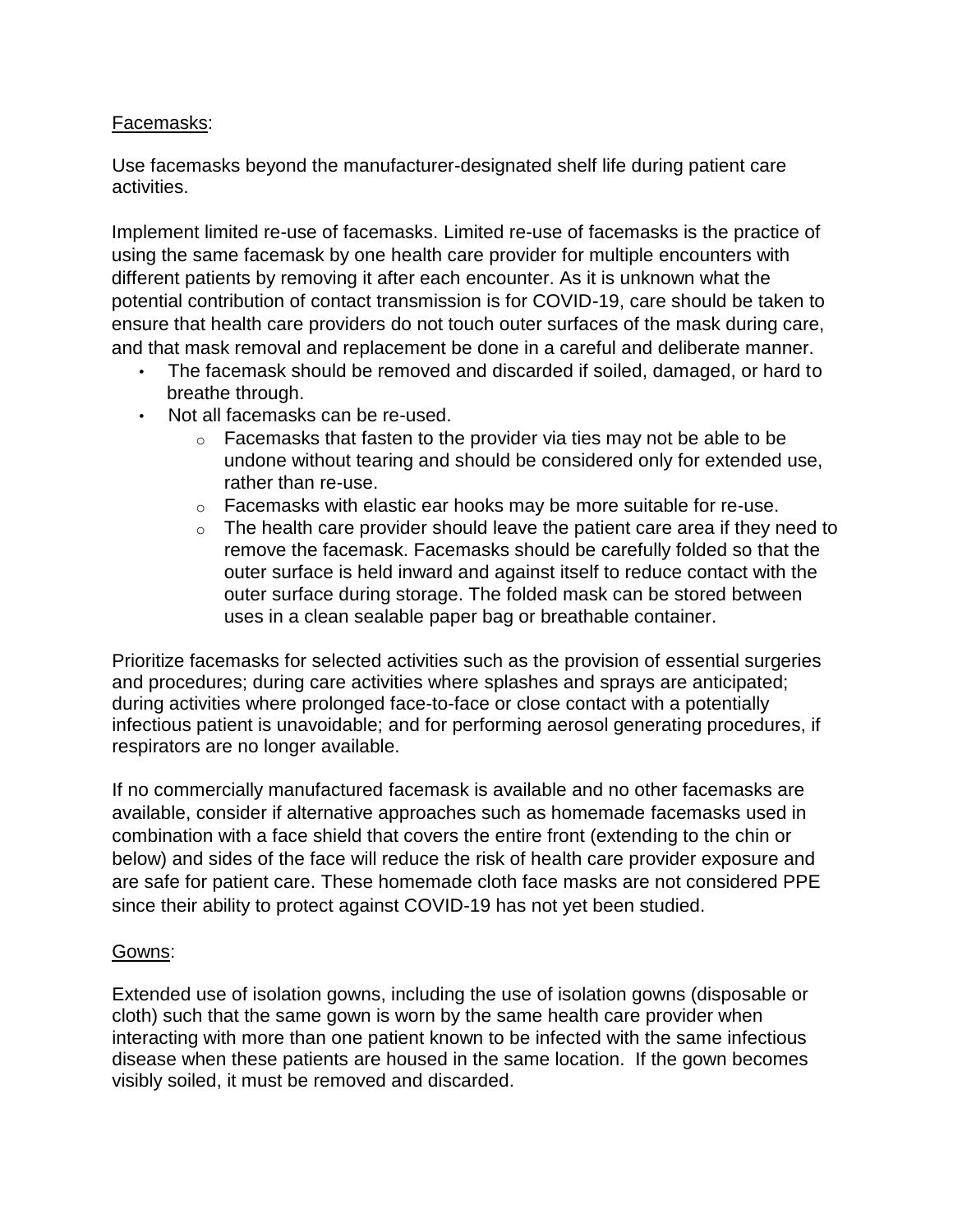#### Re-use of cloth isolation gowns.

Prioritize gowns for selected activities such as during care activities where splashes and sprays are anticipated, which typically includes aerosol generating procedures, and during high-contact patient care activities that provide opportunities for the transfer of pathogens to the hands and clothing of healthcare providers.

If no commercially manufactured gown is available, consider if alternative approaches such as homemade gowns will reduce the risk of health care provider exposure and are safe for patient care. If utilizing a homemade gown for patient care, you shall comply with the following guidelines of the Department: "Use of Homemade Gowns for Patient Care when Commercially-produced Personal Protective Equipment (PPE) is Unavailable."

#### Eye protection:

Use eye protection devices beyond the manufacturer-designated shelf life during patient care activities.

Prioritize eye protection for selected activities such as during care activities where splashes and sprays are anticipated, which typically includes aerosol generating procedures, and during activities where prolonged face-to-face or close contact with a potentially infectious patient is unavoidable.

Consider using safety glasses such as trauma glasses that have extensions to cover the sides of the eyes.

Consider excluding health care providers at higher risk for severe illness from COVID-19 from contact with known or suspected COVID-19 patients.

Consider designating convalescent health care providers for provision of care to known or suspected COVID-19 patients.

#### N95 Respirators:

Use respirators beyond the manufacturer-designated shelf life for healthcare delivery.

Use respirators approved under standards used in other countries that are similar to NIOSH-approved respirators.

Limited re-use of N95 respirators. Re-use refers to the practice of using the same N95 respirator by one health care provider for multiple encounters with different patients but removing it after each encounter.

Use of additional respirators beyond the manufacturer-designated shelf life for healthcare delivery that have not been evaluated by NIOSH.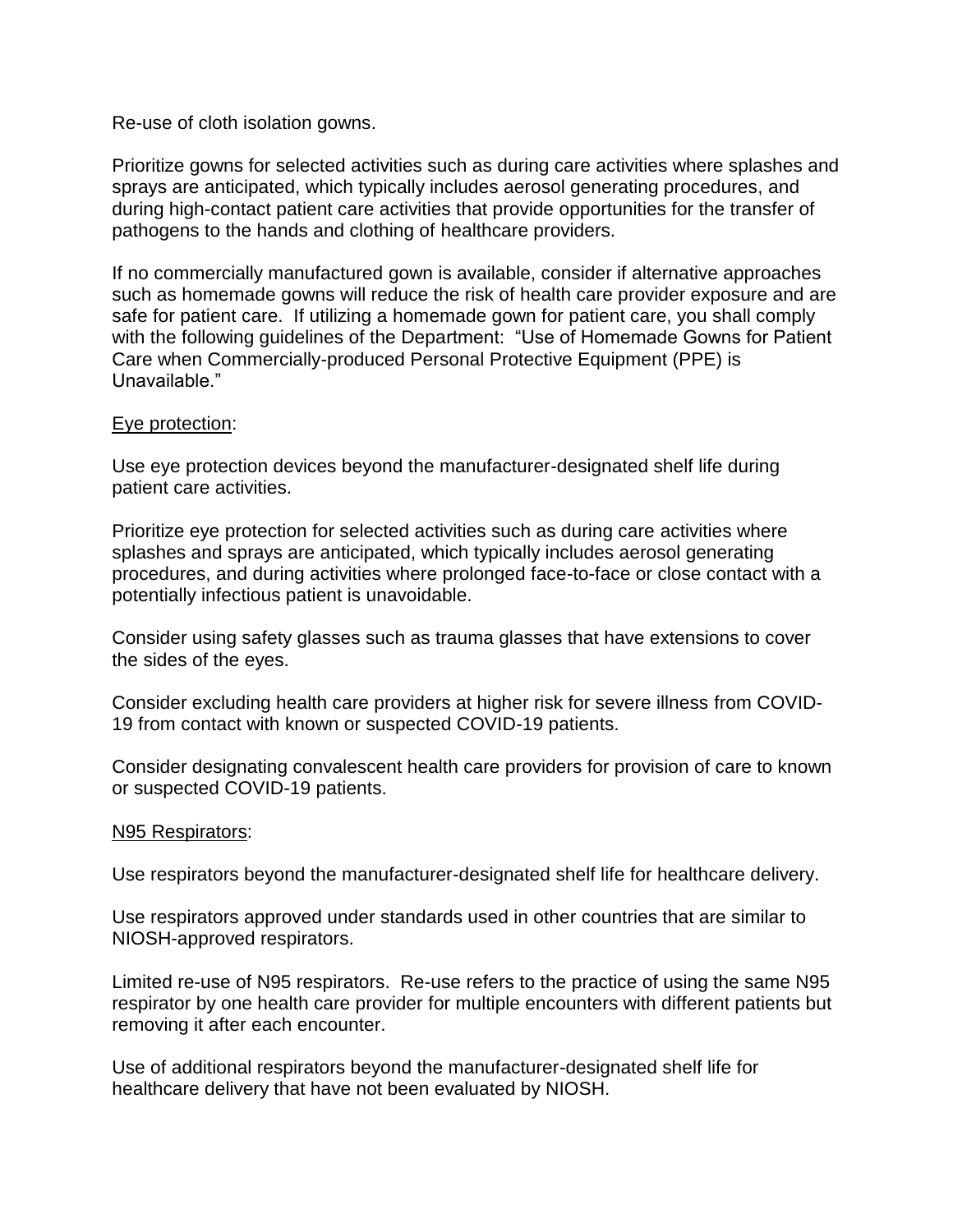Prioritize the use of N95 respirators by activity type.

Extend the use of N95 respirators by decontaminating. According to the CDC, vaporous hydrogen peroxide, ultraviolet germicidal irradiation, and moist heat are the most promising decontamination methods. If N-95 decontamination is considered, these methods do not appear to break down filtration or compromise the mask; however, many of these methods can only be used for limited times.

Healthcare providers should take the following measures prior to using a decontaminated N-95:

- Clean hands with soap and water or an alcohol-based hand sanitizer before and after touching or adjusting the N-95.
- Avoid touching the inside of the N-95.
- Use a pair of clean (non-sterile) gloves when donning and performing a user seal check.
- Visually inspect the N-95 to determine if its integrity has been compromised.
- Check that components such as the straps, nose bridge, and nose foam material did not degrade, which can affect the quality of the fit, and seal.
- If the integrity of any part of the N-95 is compromised, or if a successful user seal check cannot be performed, discard the N-95 and try another N-95.
- Users should perform a user seal check immediately after they don each N-95 and should not use an N-95 on which they cannot perform a successful user seal check.

Immunities. Iowa law contains immunity provisions protecting persons, corporations, and other legal entities, and employees and agents of such persons, corporations, and other legal entities who provide medical care or assistance in good faith under the direction of the Department of Public Health during a public health disaster. Iowa Code § 135.147.

A health care provider, hospital, health care facility, and any other person, corporation, or other legal entity or employee of all such entities acting in compliance with this Order, or other guidance issued by the Iowa Department of Public Health or the Centers for Disease Control and Prevention related to optimizing PPE supply, in good faith is acting at the request of and under the direction of the Iowa Department of Public Health for purposes of the immunity provisions of Iowa Code section 135.147.

Violation of Order: This Order may be enforced pursuant to Iowa Code section 135.38 and by professional licensing boards.